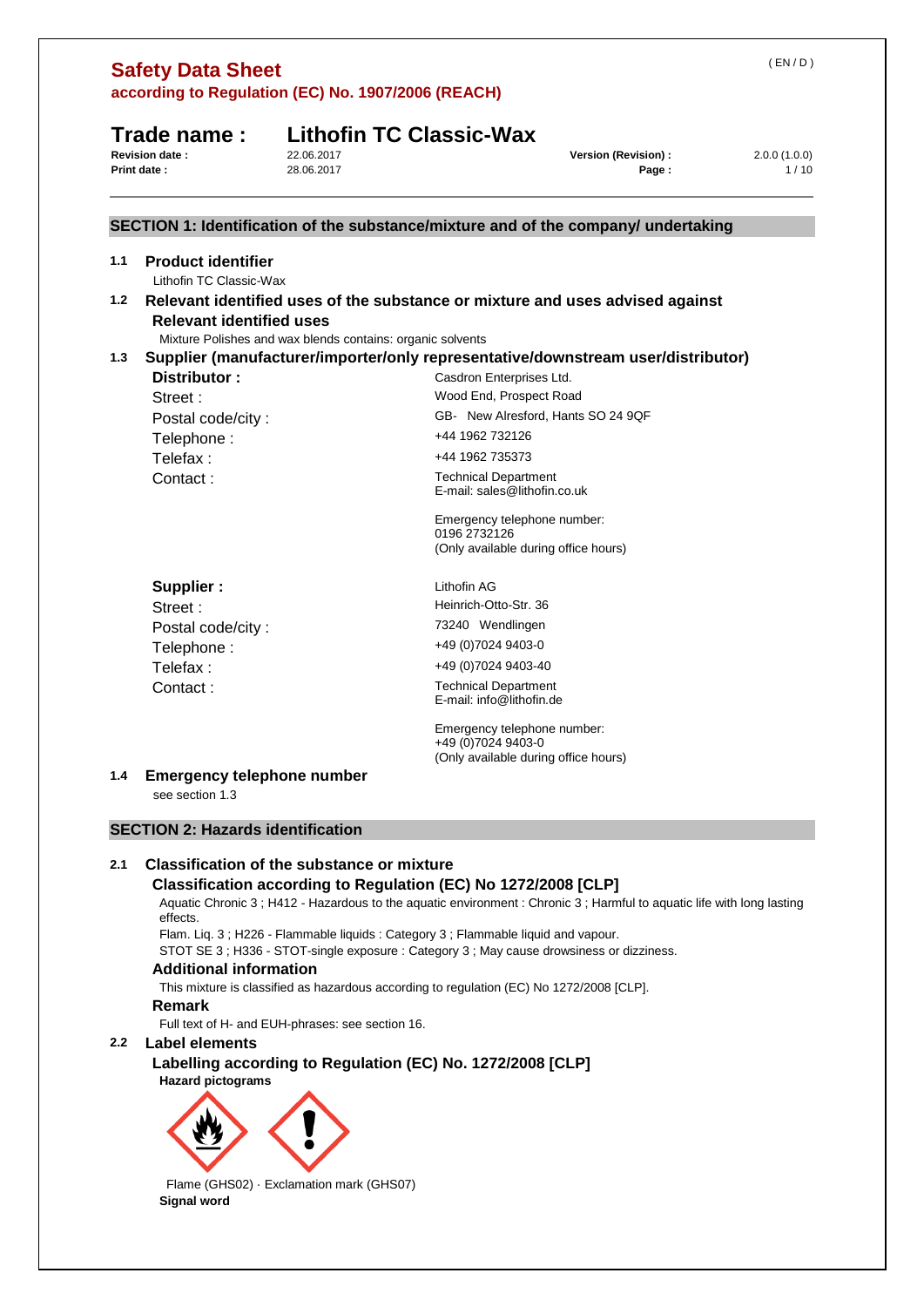| Trade name :                    | <b>Lithofin TC Classic-Wax</b>                                                                |                                                                                       |              |  |  |
|---------------------------------|-----------------------------------------------------------------------------------------------|---------------------------------------------------------------------------------------|--------------|--|--|
| <b>Revision date:</b>           | 22.06.2017                                                                                    | Version (Revision) :                                                                  | 2.0.0(1.0.0) |  |  |
| Print date:                     | 28.06.2017                                                                                    | Page:                                                                                 | 2/10         |  |  |
| Warning                         |                                                                                               |                                                                                       |              |  |  |
| Hazard components for labelling |                                                                                               |                                                                                       |              |  |  |
|                                 | Hydrocarbons, C9-C11, n-alkanes, isoalkanes, cyclics, < 2% aromatics : CAS No. : (64742-48-9) |                                                                                       |              |  |  |
|                                 | Hydrocarbons, C9, aromatics; CAS No.: (64742-95-6)                                            |                                                                                       |              |  |  |
| <b>Hazard statements</b>        |                                                                                               |                                                                                       |              |  |  |
| H <sub>226</sub>                | Flammable liquid and vapour.                                                                  |                                                                                       |              |  |  |
| H336                            | May cause drowsiness or dizziness.                                                            |                                                                                       |              |  |  |
| H412                            | Harmful to aquatic life with long lasting effects.                                            |                                                                                       |              |  |  |
| <b>Precautionary statements</b> |                                                                                               |                                                                                       |              |  |  |
| P <sub>102</sub>                | Keep out of reach of children.                                                                |                                                                                       |              |  |  |
| P <sub>210</sub>                |                                                                                               | Keep away from heat, hot surfaces, sparks, open flames and other ignition sources. No |              |  |  |

|                  | smoking.                                                                                                                       |
|------------------|--------------------------------------------------------------------------------------------------------------------------------|
| P <sub>271</sub> | Use only outdoors or in a well-ventilated area.                                                                                |
| P312             | Call a POISON CENTER/doctor// if you feel unwell.                                                                              |
| P405             | Store locked up.                                                                                                               |
| P <sub>501</sub> | Dispose of contents and container to appropriate waste site or reclaimer in accordance with<br>local and national regulations. |

### **Supplemental Hazard information (EU)**

EUH066 Repeated exposure may cause skin dryness or cracking.

### **2.3 Other hazards**

### **Adverse physicochemical effects**

In case of insufficient ventilation and/or through use, explosive/highly flammable mixtures may develop. This material can be ignited by heat, sparks, flames, or other sources of ignition (e.g., static electricity, pilot lights, mechanical/electrical equipment, and electronic devices such as cell phones, computers, calculators, and pagers which have not been certified as intrinsically safe).

### **2.4 Additional information**

The substances in the mixture do not meet the PBT/vPvB criteria according to REACH, annex XIII.

### **SECTION 3: Composition/information on ingredients**

### **3.2 Mixtures**

### **Hazardous ingredients**

Hydrocarbons, C9-C11, n-alkanes, isoalkanes, cyclics, < 2% aromatics ; REACH registration No.: 01-2119463258-33-xxxx ; EC No. : 919-857-5; CAS No. : (64742-48-9)

Weight fraction :  $\geq 60 - 65 \%$ 

Classification 1272/2008 [CLP] : Flam. Liq. 3 ; H226 Asp. Tox. 1 ; H304 STOT SE 3 ; H336

Hydrocarbons, C9, aromatics ; REACH registration No. : 01-2119455851-35-xxxx ; EC No. : 918-668-5; CAS No. : (64742-95-

6) Weight fraction :  $\geq 15 - 20 \%$ Classification 1272/2008 [CLP] : Flam. Liq. 3 ; H226 Asp. Tox. 1 ; H304 STOT SE 3 ; H335 STOT SE 3 ; H336 Aquatic Chronic 2 ; H411

### **Additional information**

All ingredients of this mixture are (pre)registered according to REACH regulation. < 0,1% Benzene, REG(EC) No 1272/2008, Annex VI<sup>I</sup> J, P

Full text of H- and EUH-phrases: see section 16.

### **SECTION 4: First aid measures**

### **4.1 Description of first aid measures**

### **General information**

When in doubt or if symptoms are observed, get medical advice. Never give anything by mouth to an unconscious person or a person with cramps. If unconscious place in recovery position and seek medical advice. Observe risk of aspiration if vomiting occurs.

### **Following inhalation**

Remove casualty to fresh air and keep warm and at rest. If breathing is irregular or stopped, administer artificial respiration. In case of respiratory tract irritation, consult a physician.

### **In case of skin contact**

After contact with skin, wash immediately with plenty of water and soap. Immediately remove any contaminated clothing, shoes or stockings. Do not wash with: Cleaning agent, acidic Cleaning agent, alkaline Solvents/Thinner

### **After eye contact**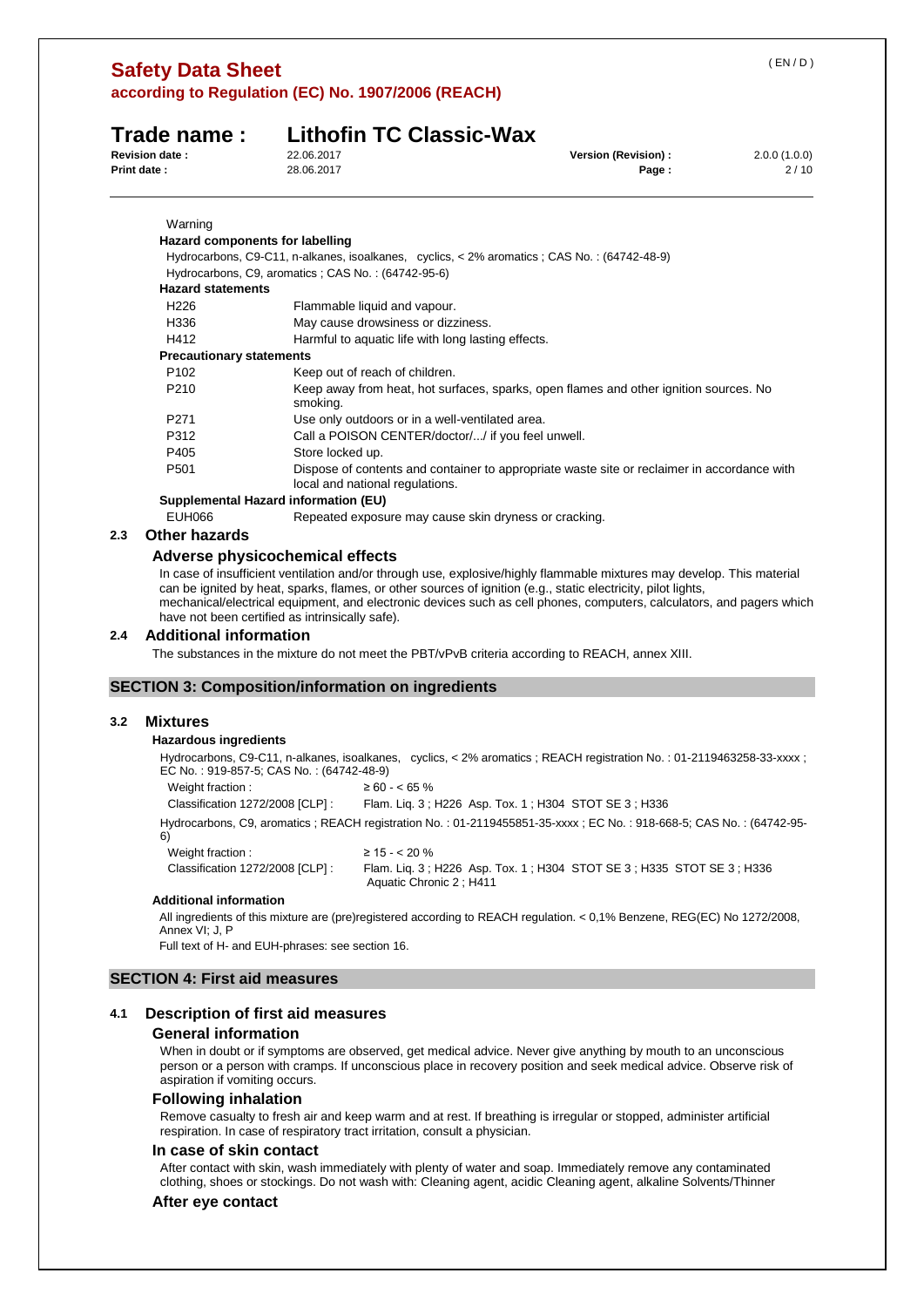# **Trade name : Lithofin TC Classic-Wax**

| 22.06.2017 |  |
|------------|--|
| 28.06.2017 |  |

| <b>Revision date :</b> | 22.06.2017 | Version (Revision) : | 2.0.0(1.0.0) |
|------------------------|------------|----------------------|--------------|
| <b>Print date:</b>     | 28.06.2017 | Page.                | 3/10         |

In case of contact with eyes flush immediately with plenty of flowing water for 10 to 15 minutes holding eyelids apart and consult an ophthalmologist. Protect uninjured eye.

### **After ingestion**

Call a physician immediately. Keep at rest. Do NOT induce vomiting. If accidentally swallowed rinse the mouth with plenty of water (only if the person is conscious) and obtain immediate medical attention.

### **Self-protection of the first aider**

First aider: Pay attention to self-protection!

# **4.2 Most important symptoms and effects, both acute and delayed**

- No information available.
- **4.3 Indication of any immediate medical attention and special treatment needed**  No information available.

### **SECTION 5: Firefighting measures**

### **5.1 Extinguishing media**

**Suitable extinguishing media**  Water alcohol resistant foam ABC-powder Carbon dioxide (CO2) Water spray **Unsuitable extinguishing media**  High power water jet Strong water jet

- **5.2 Special hazards arising from the substance or mixture Hazardous combustion products**  Carbon monoxide Carbon dioxide (CO2)
- **5.3 Advice for firefighters**  Use suitable breathing apparatus. **Special protective equipment for firefighters**

Wear a self-contained breathing apparatus and chemical protective clothing.

### **5.4 Additional information**

Use water spray jet to protect personnel and to cool endangered containers. Do not allow run-off from fire-fighting to enter drains or water courses. Do not inhale explosion and combustion gases.

### **SECTION 6: Accidental release measures**

### **6.1 Personal precautions, protective equipment and emergency procedures**

Use personal protection equipment. Remove all sources of ignition. Provide adequate ventilation. Remove persons to safety. Be aware that gases can spread at ground level (heavier than air) and pay attention to the wind direction.

### **6.2 Environmental precautions**

Do not allow to enter into soil/subsoil. Do not allow to enter into surface water or drains.

### **6.3 Methods and material for containment and cleaning up**

### **For cleaning up**

Suitable material for taking up: Universal binder

# **6.4 Reference to other sections**  Safe handling: see section 7 Disposal: see section 13 Personal protection equipment: see section 8

### **SECTION 7: Handling and storage**

### **7.1 Precautions for safe handling**

When using do not eat, drink, smoke, sniff.

### **Protective measures**

All work processes must always be designed so that the following is excluded: Inhalation of vapours or spray/mists Skin contact Eye contact Wear personal protection equipment (refer to section 8). Always close containers tightly after the removal of product. Do not breathe gas/fumes/vapour/spray. Use only in well-ventilated areas. If local exhaust ventilation is not possible or not sufficient, the entire working area must be ventilated by technical means.

### **Measures to prevent fire**

Vapours are heavier than air, spread along floors and form explosive mixtures with air. Keep away from sources of ignition. - No smoking. The product is: Combustible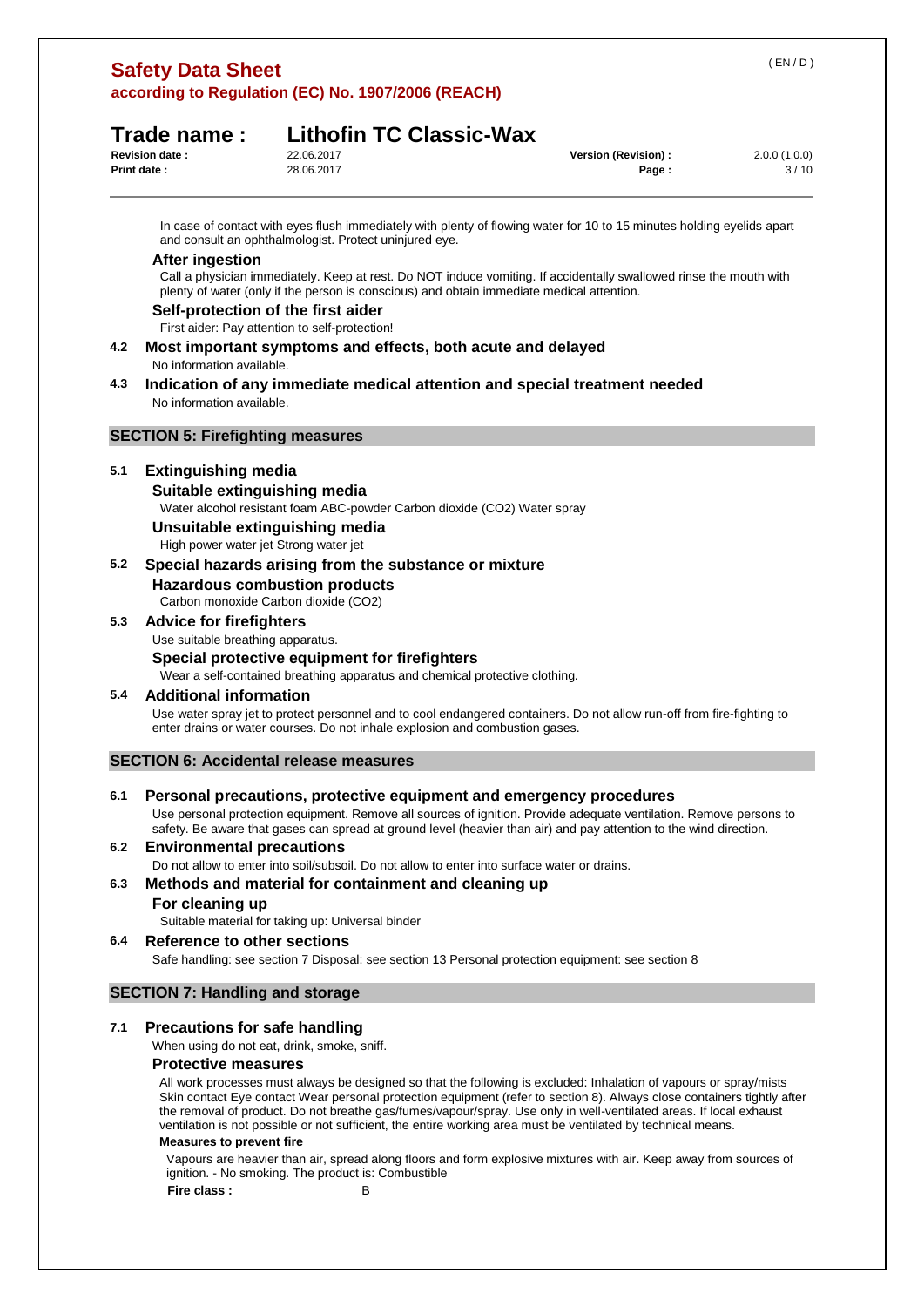| Trade name : |                                                                                                            | <b>Lithofin TC Classic-Wax</b>                            |                                                                       |                                                                                                              |                      |  |  |  |
|--------------|------------------------------------------------------------------------------------------------------------|-----------------------------------------------------------|-----------------------------------------------------------------------|--------------------------------------------------------------------------------------------------------------|----------------------|--|--|--|
|              | <b>Revision date:</b><br>Print date:                                                                       | 22.06.2017<br>Version (Revision) :<br>28.06.2017<br>Page: |                                                                       |                                                                                                              | 2.0.0(1.0.0)<br>4/10 |  |  |  |
| 7.2          | Conditions for safe storage, including any incompatibilities<br>Requirements for storage rooms and vessels |                                                           |                                                                       |                                                                                                              |                      |  |  |  |
|              |                                                                                                            |                                                           | Keep container tightly closed. Keep/Store only in original container. |                                                                                                              |                      |  |  |  |
|              | Hints on joint storage                                                                                     |                                                           |                                                                       |                                                                                                              |                      |  |  |  |
|              | Storage class (TRGS 510): 3<br>Recommended storage temperature                                             |                                                           | $5 - 25 °C$                                                           |                                                                                                              |                      |  |  |  |
|              | Further information on storage conditions                                                                  |                                                           |                                                                       |                                                                                                              |                      |  |  |  |
|              |                                                                                                            |                                                           |                                                                       | Keep locked up and out of reach of children. Keep container tightly closed in a cool, well-ventilated place. |                      |  |  |  |
| 7.3          | Specific end use(s)                                                                                        |                                                           |                                                                       |                                                                                                              |                      |  |  |  |
|              | <b>Recommendation</b>                                                                                      |                                                           |                                                                       |                                                                                                              |                      |  |  |  |
|              |                                                                                                            |                                                           | Observe technical data sheet. Observe instructions for use.           |                                                                                                              |                      |  |  |  |
|              | <b>SECTION 8: Exposure controls/personal protection</b>                                                    |                                                           |                                                                       |                                                                                                              |                      |  |  |  |
| 8.1          |                                                                                                            |                                                           |                                                                       |                                                                                                              |                      |  |  |  |
|              | <b>Control parameters</b><br><b>Occupational exposure limit values</b>                                     |                                                           |                                                                       |                                                                                                              |                      |  |  |  |
|              |                                                                                                            |                                                           |                                                                       |                                                                                                              |                      |  |  |  |
|              | Limit value type (country of origin): TRGS 900 (D)                                                         |                                                           |                                                                       | Hydrocarbons, C9-C11, n-alkanes, isoalkanes, cyclics, < 2% aromatics ; CAS No.: (64742-48-9)                 |                      |  |  |  |
|              | Limit value :                                                                                              |                                                           | 600 mg/m <sup>3</sup>                                                 |                                                                                                              |                      |  |  |  |
|              | Version:                                                                                                   |                                                           |                                                                       |                                                                                                              |                      |  |  |  |
|              | <b>DNEL/DMEL and PNEC values</b>                                                                           |                                                           |                                                                       |                                                                                                              |                      |  |  |  |
|              | <b>DNEL/DMEL</b>                                                                                           |                                                           |                                                                       |                                                                                                              |                      |  |  |  |
|              | Limit value type :                                                                                         |                                                           | 2% aromatics ; CAS No. : (64742-48-9))                                | DNEL Consumer (systemic) (Hydrocarbons, C9-C11, n-alkanes, isoalkanes, cyclics, <                            |                      |  |  |  |
|              | Exposure route :                                                                                           |                                                           | Dermal                                                                |                                                                                                              |                      |  |  |  |
|              | Exposure frequency:                                                                                        |                                                           | Long-term (repeated)                                                  |                                                                                                              |                      |  |  |  |
|              | Limit value :                                                                                              |                                                           | 300 mg/kg/d                                                           |                                                                                                              |                      |  |  |  |
|              | Limit value type :                                                                                         |                                                           |                                                                       | DNEL Consumer (systemic) (Hydrocarbons, C9, aromatics ; CAS No. : (64742-95-6))                              |                      |  |  |  |
|              | Exposure route :<br>Exposure frequency:                                                                    |                                                           | Inhalation<br>Long-term (repeated)                                    |                                                                                                              |                      |  |  |  |
|              | Limit value :                                                                                              |                                                           | 32 mg/m $3$                                                           |                                                                                                              |                      |  |  |  |
|              | Limit value type :                                                                                         |                                                           |                                                                       | DNEL Consumer (systemic) (Hydrocarbons, C9, aromatics ; CAS No. : (64742-95-6))                              |                      |  |  |  |
|              | Exposure route :                                                                                           |                                                           | Dermal                                                                |                                                                                                              |                      |  |  |  |
|              | Exposure frequency:                                                                                        |                                                           | Long-term (repeated)                                                  |                                                                                                              |                      |  |  |  |
|              | Limit value:                                                                                               |                                                           | 11 mg/kg                                                              |                                                                                                              |                      |  |  |  |
|              | Limit value type :                                                                                         |                                                           | 2% aromatics; CAS No.: (64742-48-9))                                  | DNEL Consumer (systemic) (Hydrocarbons, C9-C11, n-alkanes, isoalkanes, cyclics, <                            |                      |  |  |  |
|              | Exposure route :                                                                                           |                                                           | Inhalation                                                            |                                                                                                              |                      |  |  |  |
|              | Exposure frequency:                                                                                        |                                                           | Long-term (repeated)                                                  |                                                                                                              |                      |  |  |  |
|              | Limit value:                                                                                               |                                                           | 900 mg/m $3$                                                          |                                                                                                              |                      |  |  |  |
|              | Limit value type :                                                                                         |                                                           |                                                                       | DNEL Consumer (systemic) (Hydrocarbons, C9-C11, n-alkanes, isoalkanes, cyclics, <                            |                      |  |  |  |

2% aromatics ; CAS No. : (64742-48-9) )

aromatics ; CAS No. : (64742-48-9) )

Exposure route : Call Coral<br>
Exposure frequency : Cong-term (repeated) Exposure frequency : Limit value : 300 mg/kg/d Limit value type : DNEL Consumer (systemic) ( Hydrocarbons, C9, aromatics ; CAS No. : (64742-95-6) ) Exposure route : Call Oral Exposure frequency : Long-term (repeated) Limit value : 11 mg/kg Limit value type : DNEL worker (systemic) ( Hydrocarbons, C9, aromatics ; CAS No. : (64742-95-6) ) Exposure route : Dermal Exposure frequency : Long-term (repeated) Limit value : 25 mg/kg Limit value type : DNEL worker (systemic) ( Hydrocarbons, C9-C11, n-alkanes, isoalkanes, cyclics, < 2% aromatics ; CAS No. : (64742-48-9) ) Exposure route : Dermal Exposure frequency : Long-term (repeated) Limit value : 300 mg/kg/d Limit value type : DNEL worker (systemic) (Hydrocarbons, C9-C11, n-alkanes, isoalkanes, cyclics, < 2%

Exposure route : **Inhalation**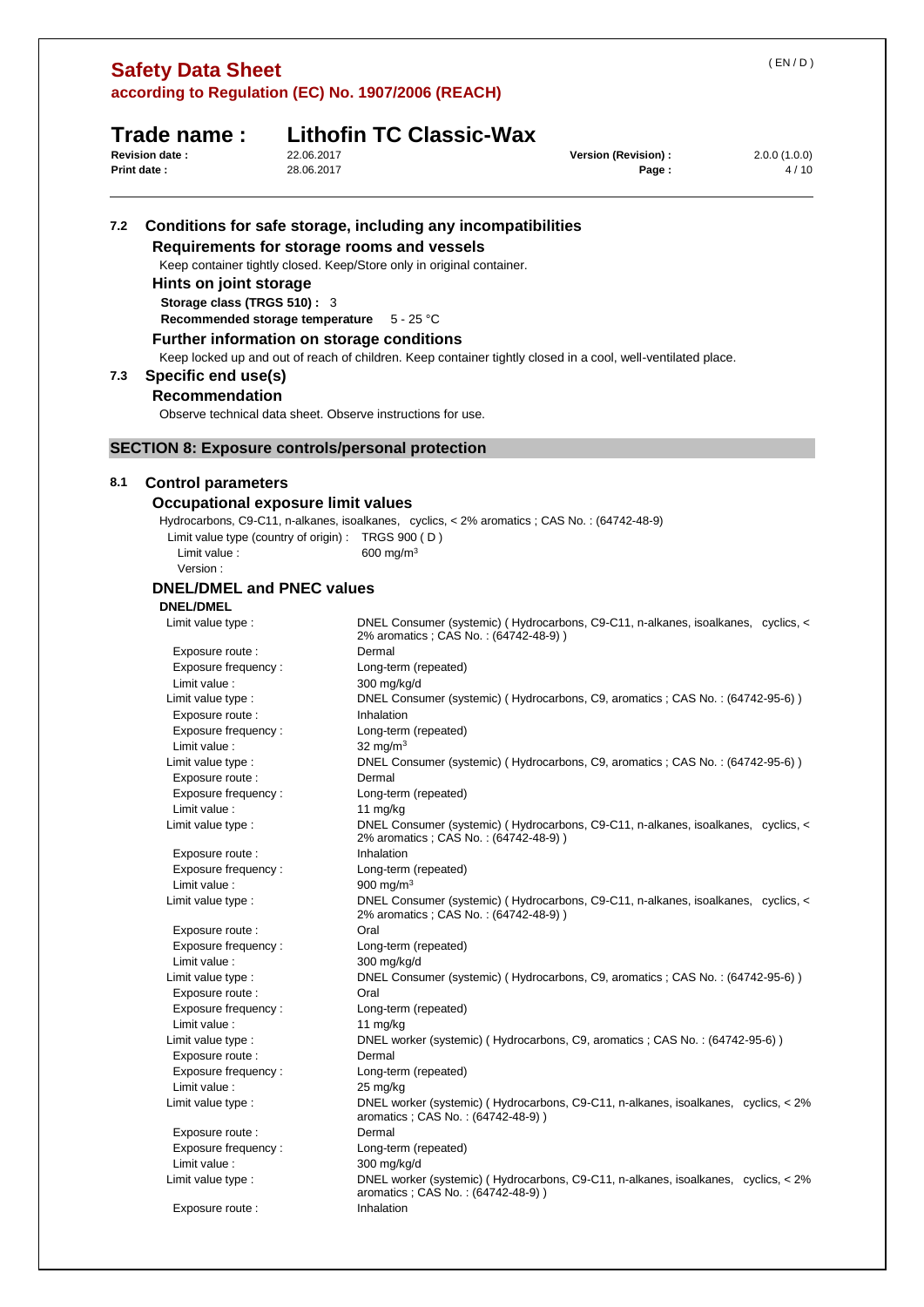# **Trade name : Lithofin TC Classic-Wax**

| <b>Revision date :</b> | 22.06.2017 | Version (Revision) : | 2.0.0(1.0.0) |
|------------------------|------------|----------------------|--------------|
| <b>Print date:</b>     | 28.06.2017 | Page.                | 5/10         |

|     | Exposure frequency:                                                                                                                                                                                                            | Short-term (acute)                                                          |  |  |  |
|-----|--------------------------------------------------------------------------------------------------------------------------------------------------------------------------------------------------------------------------------|-----------------------------------------------------------------------------|--|--|--|
|     | Limit value:                                                                                                                                                                                                                   | 1500 mg/m <sup>3</sup>                                                      |  |  |  |
|     | Limit value type :                                                                                                                                                                                                             | DNEL worker (systemic) (Hydrocarbons, C9, aromatics; CAS No.: (64742-95-6)) |  |  |  |
|     | Exposure route :                                                                                                                                                                                                               | Inhalation                                                                  |  |  |  |
|     | Exposure frequency:                                                                                                                                                                                                            | Long-term (repeated)                                                        |  |  |  |
|     | Limit value:                                                                                                                                                                                                                   | 150 mg/m $3$                                                                |  |  |  |
| 8.2 | <b>Exposure controls</b>                                                                                                                                                                                                       |                                                                             |  |  |  |
|     | <b>Personal protection equipment</b>                                                                                                                                                                                           |                                                                             |  |  |  |
|     | <b>Eye/face protection</b>                                                                                                                                                                                                     |                                                                             |  |  |  |
|     | Suitable eye protection                                                                                                                                                                                                        |                                                                             |  |  |  |
|     | Figure and the property of the contract of the composition of the component of the component of the component of the component of the component of the component of the component of the component of the component of the com |                                                                             |  |  |  |

Eye glasses with side protection goggles **Required properties** 

DIN EN 166

### **Skin protection**

### **Hand protection**

**Suitable gloves type** : Gloves with long cuffs

**Suitable material** : NBR (Nitrile rubber), 0,4mm, >8h; FKM (fluoro rubber), 0,7mm, >8h;

**Recommended glove articles** : Manufacturer KCL GmbH/Eichenzell-Germany; Ansell/Yarra City-Australia Or comparable articles from other companies.

**Additional hand protection measures** : Check leak tightness/impermeability prior to use.

**Remark** : Breakthrough times and swelling properties of the material must be taken into consideration. The quality of the protective gloves resistant to chemicals must be chosen as a function of the specific working place concentration and quantity of hazardous substances. For special purposes, it is recommended to check the resistance to chemicals of the protective gloves mentioned above together with the supplier of these gloves.

### **Body protection**

Protective clothing.

**Suitable protective clothing** : Chemical protection clothing Chemical resistant safety shoes

### **Required properties** : antistatic.

**Recommended protective clothing articles** : DIN EN ISO 20345 DIN EN 13034 DIN EN 14605 DIN EN 14404 **Remark** : Barrier creams are not substitutes for body protection.

### **Respiratory protection**

Usually no personal respirative protection necessary. Respiratory protection necessary at: insufficient ventilation aerosol or mist formation. high concentrations spray application

### **Suitable respiratory protection apparatus**

Combination filtering device (EN 14387) Half-face mask (DIN EN 140) ABEK-P1

### **Remark**

Use only respiratory protection equipment with CE-symbol including four digit test number. Observe the wear time limits according GefStoffV in combination with the rules for using respiratory protection apparatus (BGR 190).

### **General health and safety measures**

Minimum standard for preventive measures while handling with working materials are specified in the TRGS 500. When using do not eat, drink, smoke, sniff. Avoid contact with skin, eyes and clothes. Remove contaminated, saturated clothing immediately. Wash contaminated clothing prior to re-use. Wash hands before breaks and after work. Apply skin care products after work.

### **SECTION 9: Physical and chemical properties**

### **9.1 Information on basic physical and chemical properties**

| Appearance :                            | Paste       |             |         |                |    |                                             |
|-----------------------------------------|-------------|-------------|---------|----------------|----|---------------------------------------------|
| Colour :                                | light beige |             |         |                |    |                                             |
| Odour :                                 | solvent     |             |         |                |    |                                             |
| Safety relevant basis data              |             |             |         |                |    |                                             |
| Freezing point:                         |             | (1013 hPa ) | approx. | 38             | °С |                                             |
| Initial boiling point and boiling range |             | (1013 hPa)  | approx. | 157            | °C |                                             |
| Decomposition temperature :             |             | (1013 hPa ) |         | not determined |    |                                             |
| Flash point:                            |             |             | approx. | 40             | °C | closed cup                                  |
| Ignition temperature :                  |             |             |         | not determined |    |                                             |
| <b>Sustaining combustion</b>            |             |             |         | Yes            |    | UN Test L2:Sustained<br>combustibility test |
| Lower explosion limit :                 |             |             |         | not determined |    |                                             |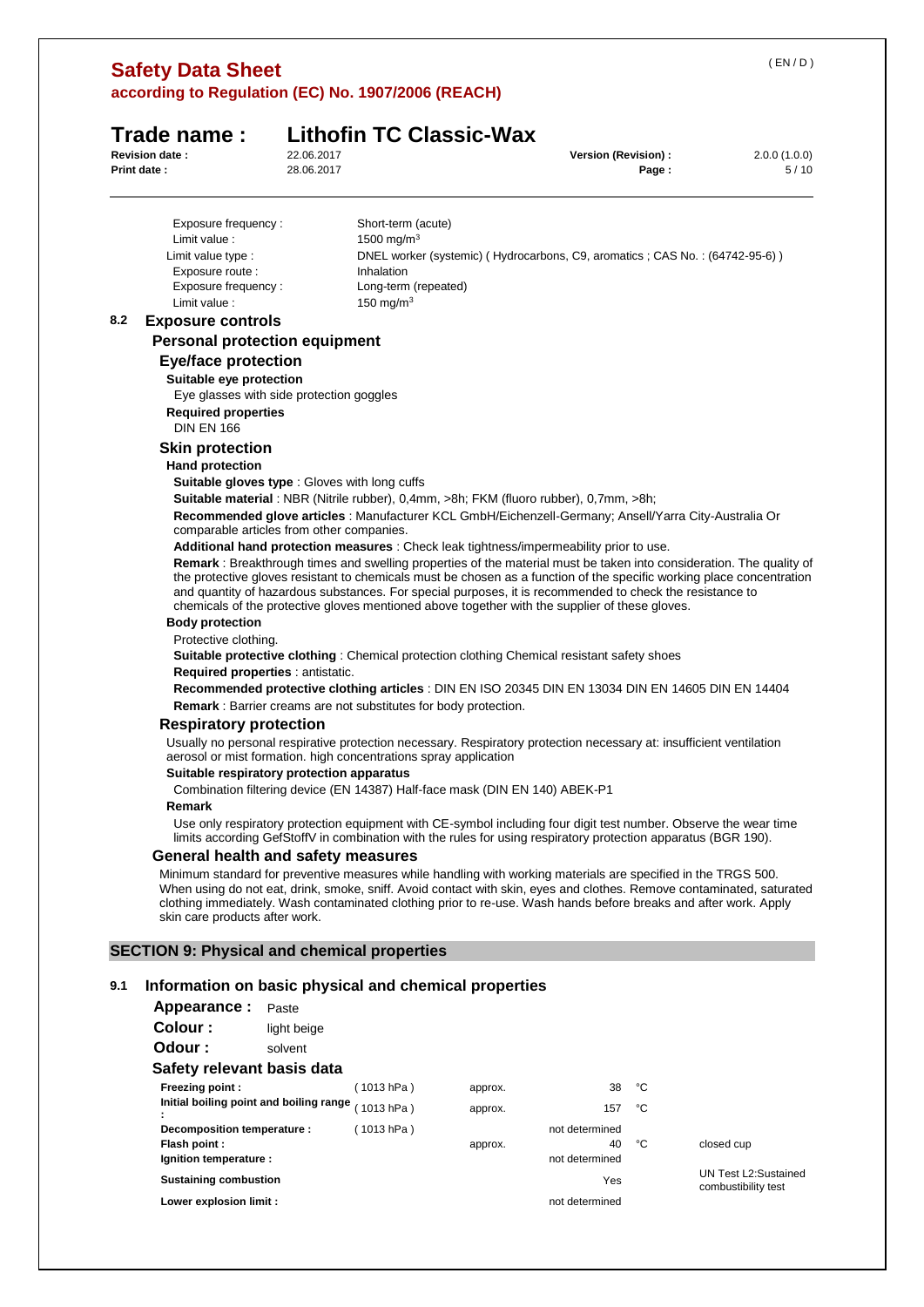## **Trade name : Lithofin TC Classic-Wax**<br>Revision date : 22.06.2017 **Revision date :** 22.06.2017 **Version (Revision) :** 2.0.0 (1.0.0) **Print date :** 28.06.2017 **Page :** 6 / 10 **Upper explosion limit :**  $\qquad \qquad \text{not determined}$ **Vapour pressure :**  $(50 °C)$   $\le$  3000 hPa<br> **Density :**  $(20 °C)$  approx. 0,8 g/cm<sup>3</sup> **Density : CONFIDENT (20 °C)** approx. CONFIDENT Approx. 0,8 g/cm<sup>3</sup> Pyknometer **Solvent separation test :**  $(20 °C)$  < 3 % **Water solubility immiscible**  $(20 °C)$  **immiscible pH :** not applicable **by the contract of the contract of the contract of the contract of the contract of the contract of the contract of the contract of the contract of the contract of the contract of the contract of the** not determined **Flow time :**  $(23 \text{ °C})$   $\rightarrow$  1000 s ISO cup 4 mm **Odour threshold : not determined** in the state of  $\alpha$  is a state of  $\alpha$  is a state of  $\alpha$  is a state of  $\alpha$  is a state of  $\alpha$  is a state of  $\alpha$  is a state of  $\alpha$  is a state of  $\alpha$  is a state of  $\alpha$  is a state o **Vapourisation rate :**  $\overline{A}$  **Vapourisation rate :**  $\overline{A}$  **1 VOC-FR** A+ **9.2 Other information**  None **SECTION 10: Stability and reactivity 10.1 Reactivity**  No information available. **10.2 Chemical stability**  The product is stable under storage at normal ambient temperatures. **10.3 Possibility of hazardous reactions**  No hazardous reaction when handled and stored according to provisions. **10.4 Conditions to avoid**  No hazardous reaction when handled and stored according to provisions. **10.5 Incompatible materials**  No data available **10.6 Hazardous decomposition products**  Does not decompose when used for intended uses. **SECTION 11: Toxicological information 11.1 Information on toxicological effects Acute effects Acute oral toxicity**  LD50 ( Hydrocarbons, C9-C11, n-alkanes, isoalkanes, cyclics, < 2% aromatics ; CAS No. : (64742-48-9) ) Exposure route : Oral Species : Rat

| Exposure route :                      | Oral                                                                                                  |
|---------------------------------------|-------------------------------------------------------------------------------------------------------|
| Species :                             | Rat                                                                                                   |
| Effective dose:                       | > 5000 mg/kg                                                                                          |
| Parameter:                            | LD50 (Hydrocarbons, C9, aromatics; CAS No.: (64742-95-6))                                             |
| Exposure route :                      | Oral                                                                                                  |
| Species :                             | Rat                                                                                                   |
| Effective dose:                       | > 2000 - 5000 mg/kg                                                                                   |
| <b>Acute dermal toxicity</b>          |                                                                                                       |
| Parameter:                            | LD50 (Hydrocarbons, C9-C11, n-alkanes, isoalkanes, cyclics, < 2% aromatics; CAS<br>No.: (64742-48-9)) |
| Exposure route :                      | Dermal                                                                                                |
| Species:                              | Rabbit                                                                                                |
| Effective dose:                       | > 5000 mg/kg                                                                                          |
| Parameter:                            | LD50 (Hydrocarbons, C9, aromatics; CAS No.: (64742-95-6))                                             |
| Exposure route :                      | Dermal                                                                                                |
| Species :                             | Rabbit                                                                                                |
| Effective dose:                       | > 2000 mg/kg                                                                                          |
| Specific symptoms in animal studies   |                                                                                                       |
| No data available                     |                                                                                                       |
| <b>Irritant and corrosive effects</b> |                                                                                                       |
| Assessment/classification             |                                                                                                       |
|                                       | Repeated exposure may cause skin dryness or cracking.                                                 |
| Carcinogenicity                       | <b>CMR</b> effects (carcinogenicity, mutagenicity and toxicity for reproduction)                      |
|                                       |                                                                                                       |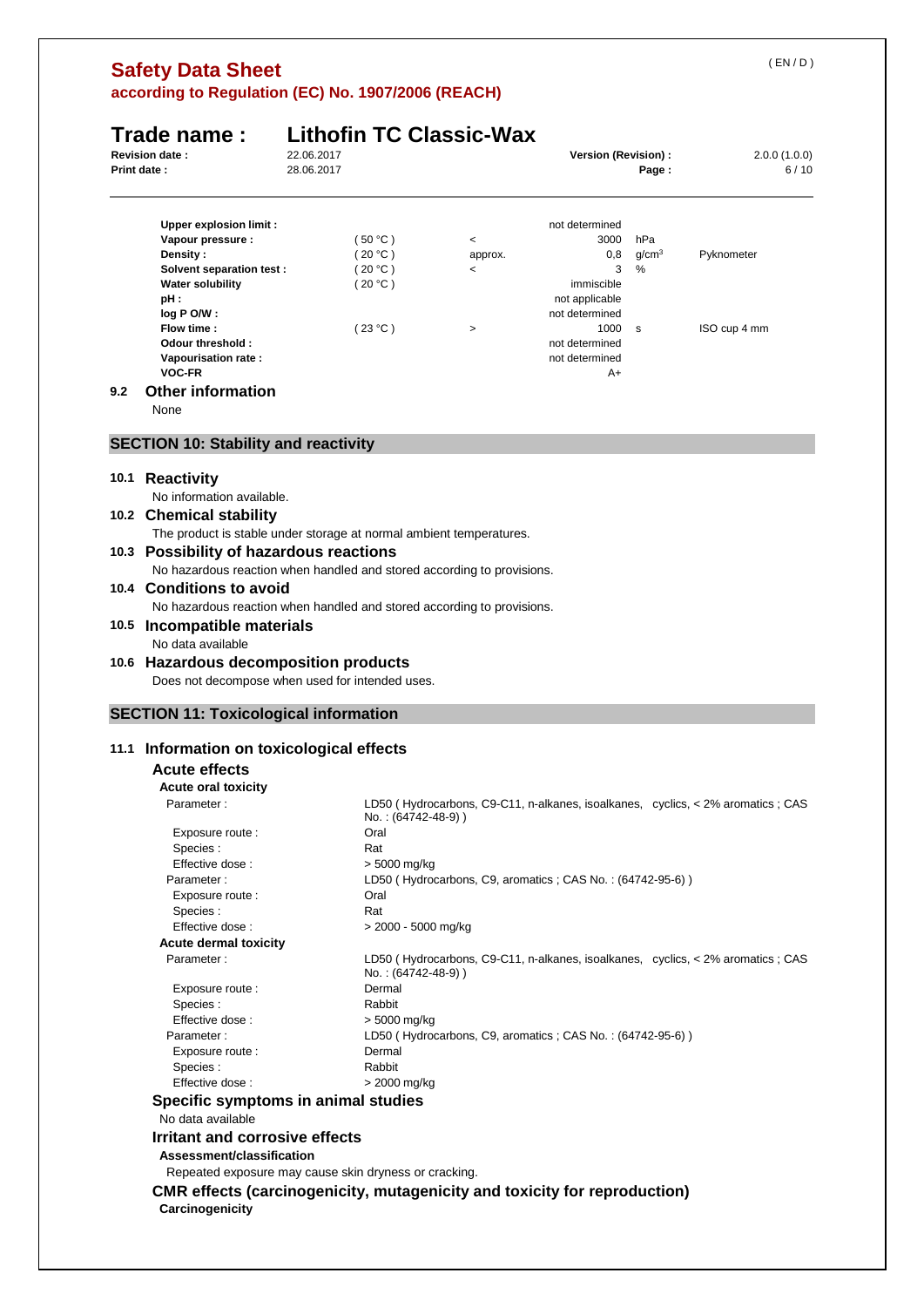**Revision date :** 22.06.2017 **Version (Revision) :** 2.0.0 (1.0.0)

# **Trade name : Lithofin TC Classic-Wax**

| 22.06.2017 |  |
|------------|--|
| 28.06.2017 |  |

| <b>Revision date:</b> | 22.06.2017 | Version (Revision) : | 2.0.0(1.0.0) |
|-----------------------|------------|----------------------|--------------|
| Print date:           | 28.06.2017 | Page                 | 7/10         |

No indication of human carcinogenicity. **Germ cell mutagenicity In vivo mutagenicity Other information**  No experimental indications of in vivo mutagenicity exist. **Human toxicological data Other information**  No indications of human germ cell mutagenicity exist. **Reproductive toxicity Practical experience/human evidence**  No indications of human reproductive toxicity exist. **Overall Assessment on CMR properties** 

The ingredients in this mixture do not meet the criteria for classification as CMR category 1A or 1B according to CLP.

## **SECTION 12: Ecological information**

| 12.1 Toxicity                                               |                                                                                                        |  |  |  |
|-------------------------------------------------------------|--------------------------------------------------------------------------------------------------------|--|--|--|
| <b>Aquatic toxicity</b><br>Acute (short-term) fish toxicity |                                                                                                        |  |  |  |
| Parameter:                                                  | LC50 (Hydrocarbons, C9-C11, n-alkanes, isoalkanes, cyclics, < 2% aromatics ; CAS<br>No.: (64742-48-9)) |  |  |  |
| Species:                                                    | Fish                                                                                                   |  |  |  |
| Effective dose:                                             | $> 1000$ mg/l                                                                                          |  |  |  |
| Exposure time :                                             | 96 h                                                                                                   |  |  |  |
| Method:                                                     | OECD <sub>203</sub>                                                                                    |  |  |  |
| Parameter:                                                  | LC50 (Hydrocarbons, C9, aromatics; CAS No.: (64742-95-6))                                              |  |  |  |
| Species:                                                    | Fish                                                                                                   |  |  |  |
| Effective dose:                                             | $> 1 - 10$ mg/l                                                                                        |  |  |  |
| Chronic (long-term) fish toxicity                           |                                                                                                        |  |  |  |
| Parameter:                                                  | NOEC (Hydrocarbons, C9-C11, n-alkanes, isoalkanes, cyclics, < 2% aromatics : CAS<br>No.: (64742-48-9)) |  |  |  |
| Species:                                                    | Fish                                                                                                   |  |  |  |
| Effective dose:                                             | $> 0.1 - 1$ mg/l                                                                                       |  |  |  |
| Acute (short-term) daphnia toxicity                         |                                                                                                        |  |  |  |
| Parameter:                                                  | EC50 (Hydrocarbons, C9-C11, n-alkanes, isoalkanes, cyclics, < 2% aromatics ; CAS<br>No.: (64742-48-9)) |  |  |  |
| Species :                                                   | Daphnia                                                                                                |  |  |  |
| Effective dose:                                             | $> 1000$ mg/l                                                                                          |  |  |  |
| Exposure time :                                             | 48 h                                                                                                   |  |  |  |
| Method:                                                     | OECD <sub>202</sub>                                                                                    |  |  |  |
| Parameter:                                                  | EC50 (Hydrocarbons, C9, aromatics; CAS No.: (64742-95-6))                                              |  |  |  |
| Species :                                                   | Daphnia                                                                                                |  |  |  |
| Effective dose:                                             | $> 1 - 10$ mg/l                                                                                        |  |  |  |
| Chronic (long-term) daphnia toxicity                        |                                                                                                        |  |  |  |
| Parameter:                                                  | NOEC (Hydrocarbons, C9-C11, n-alkanes, isoalkanes, cyclics, < 2% aromatics ; CAS<br>No.: (64742-48-9)) |  |  |  |
| Species:                                                    | Daphnia                                                                                                |  |  |  |
| Effective dose:                                             | $> 0.1 - 1$ mg/l                                                                                       |  |  |  |
| Acute (short-term) algae toxicity                           |                                                                                                        |  |  |  |
| Parameter:                                                  | IC50 (Hydrocarbons, C9-C11, n-alkanes, isoalkanes, cyclics, < 2% aromatics; CAS<br>No.: (64742-48-9))  |  |  |  |
| Species:                                                    | Algae                                                                                                  |  |  |  |
| Effective dose:                                             | $> 1000$ mg/l                                                                                          |  |  |  |
| Exposure time :                                             | 72 h                                                                                                   |  |  |  |
| Method:                                                     | OECD <sub>201</sub>                                                                                    |  |  |  |
| Parameter:                                                  | IC50 (Hydrocarbons, C9, aromatics; CAS No.: (64742-95-6))                                              |  |  |  |
| Species:                                                    | Algae                                                                                                  |  |  |  |
| Effective dose:                                             | $> 1 - 10$ mg/l                                                                                        |  |  |  |
| <b>Sediment toxicity</b>                                    |                                                                                                        |  |  |  |
| <b>Toxicity to soil macroorganisms</b>                      |                                                                                                        |  |  |  |
| Acute earthworm toxicity                                    |                                                                                                        |  |  |  |
| Chronical earthworm toxicity (reproduction)                 |                                                                                                        |  |  |  |
|                                                             |                                                                                                        |  |  |  |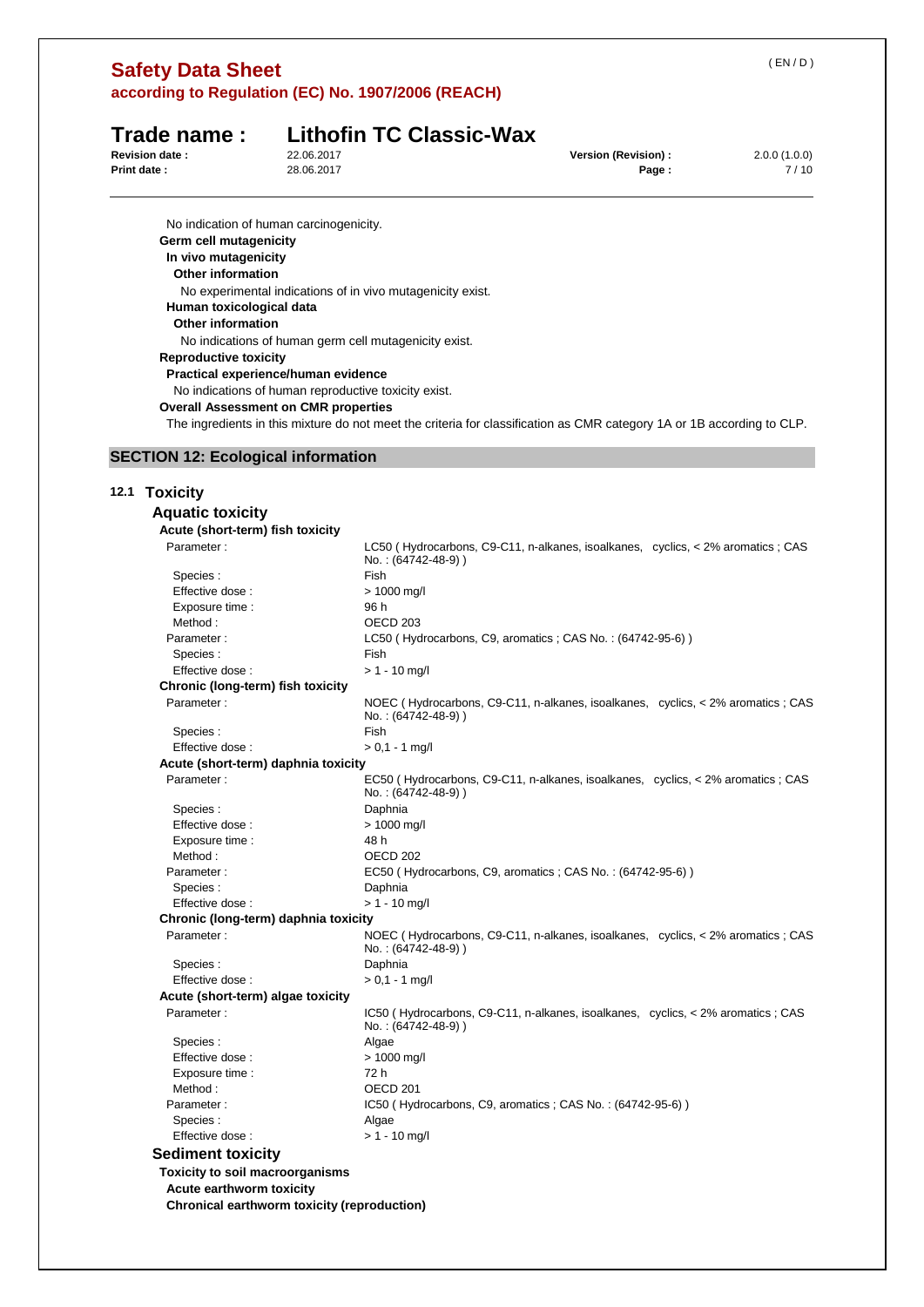| Trade name :<br><b>Revision date:</b><br>Print date:              | <b>Lithofin TC Classic-Wax</b><br>22.06.2017<br>28.06.2017 | Version (Revision) :<br>Page:                                                                                       | 2.0.0(1.0.0)<br>8/10 |
|-------------------------------------------------------------------|------------------------------------------------------------|---------------------------------------------------------------------------------------------------------------------|----------------------|
|                                                                   | Long-term toxicity of organisms living in the sediment     |                                                                                                                     |                      |
| <b>Effects in sewage plants</b>                                   |                                                            |                                                                                                                     |                      |
|                                                                   | Observe local regulations concerning effluent treatment.   |                                                                                                                     |                      |
| 12.2 Persistence and degradability                                |                                                            |                                                                                                                     |                      |
| No data available                                                 |                                                            |                                                                                                                     |                      |
| <b>Abiotic degradation</b>                                        |                                                            |                                                                                                                     |                      |
| Abiotic degradation in Water                                      |                                                            |                                                                                                                     |                      |
| <b>Hydrolysis</b>                                                 |                                                            |                                                                                                                     |                      |
| <b>Biodegradation</b>                                             |                                                            |                                                                                                                     |                      |
| No data available                                                 |                                                            |                                                                                                                     |                      |
| 12.3 Bioaccumulative potential                                    |                                                            |                                                                                                                     |                      |
| No data available                                                 |                                                            |                                                                                                                     |                      |
| 12.4 Mobility in soil                                             |                                                            |                                                                                                                     |                      |
| No data available                                                 |                                                            |                                                                                                                     |                      |
|                                                                   | 12.5 Results of PBT and vPvB assessment                    |                                                                                                                     |                      |
|                                                                   |                                                            | The substances in the mixture do not meet the PBT/vPvB criteria according to REACH, annex XIII.                     |                      |
| 12.6 Other adverse effects                                        |                                                            |                                                                                                                     |                      |
| No data available                                                 |                                                            |                                                                                                                     |                      |
|                                                                   | 12.7 Additional ecotoxicological information               |                                                                                                                     |                      |
| <b>Additional information</b><br>The product has not been tested. |                                                            |                                                                                                                     |                      |
|                                                                   |                                                            |                                                                                                                     |                      |
| <b>SECTION 13: Disposal considerations</b>                        |                                                            |                                                                                                                     |                      |
| 13.1 Waste treatment methods                                      |                                                            |                                                                                                                     |                      |
| Dispose according to legislation.                                 |                                                            |                                                                                                                     |                      |
| <b>Product/Packaging disposal</b>                                 |                                                            |                                                                                                                     |                      |
|                                                                   | Waste codes/waste designations according to EWC/AVV        |                                                                                                                     |                      |
| Waste code product                                                |                                                            |                                                                                                                     |                      |
|                                                                   | Waste code (91/689/EEC) : 07 01 04*                        |                                                                                                                     |                      |
| Waste code packaging                                              |                                                            |                                                                                                                     |                      |
| Waste code packaging: 15 01 10*<br><b>Waste treatment options</b> |                                                            |                                                                                                                     |                      |
|                                                                   |                                                            | 29/35 - Do not empty into drains; dispose of this material and its container in a safe way. Delivery to an approved |                      |
| waste disposal company.                                           |                                                            |                                                                                                                     |                      |
| Appropriate disposal / Package                                    |                                                            |                                                                                                                     |                      |
|                                                                   | cannot be properly cleaned must be disposed of.            | Contaminated packages must be completely emptied and can be re-used following proper cleaning. Packing which        |                      |
| 13.2 Additional information                                       |                                                            |                                                                                                                     |                      |
| resulting from actual use.                                        |                                                            | These codes are assigned based upon the most common uses for this material and may not reflect contaminants         |                      |
| <b>SECTION 14: Transport information</b>                          |                                                            |                                                                                                                     |                      |
| 14.1 UN number                                                    |                                                            |                                                                                                                     |                      |
| <b>UN 1993</b>                                                    |                                                            |                                                                                                                     |                      |
| 14.2 UN proper shipping name                                      |                                                            |                                                                                                                     |                      |
| Land transport (ADR/RID)                                          |                                                            |                                                                                                                     |                      |
|                                                                   | FLAMMABLE LIQUID, N.O.S. (TURPENTINE SUBSTITUTE)           |                                                                                                                     |                      |
| Sea transport (IMDG)                                              |                                                            |                                                                                                                     |                      |
|                                                                   | FLAMMABLE LIQUID, N.O.S. (TURPENTINE SUBSTITUTE)           |                                                                                                                     |                      |
| Air transport (ICAO-TI / IATA-DGR)                                |                                                            |                                                                                                                     |                      |
| 14.3 Transport hazard class(es)                                   | FLAMMABLE LIQUID, N.O.S. (TURPENTINE SUBSTITUTE)           |                                                                                                                     |                      |
|                                                                   |                                                            |                                                                                                                     |                      |

**Land transport (ADR/RID) Class(es) :** <br> **Class(es) :** 3<br> **Classification code :** F1 **Classification code :**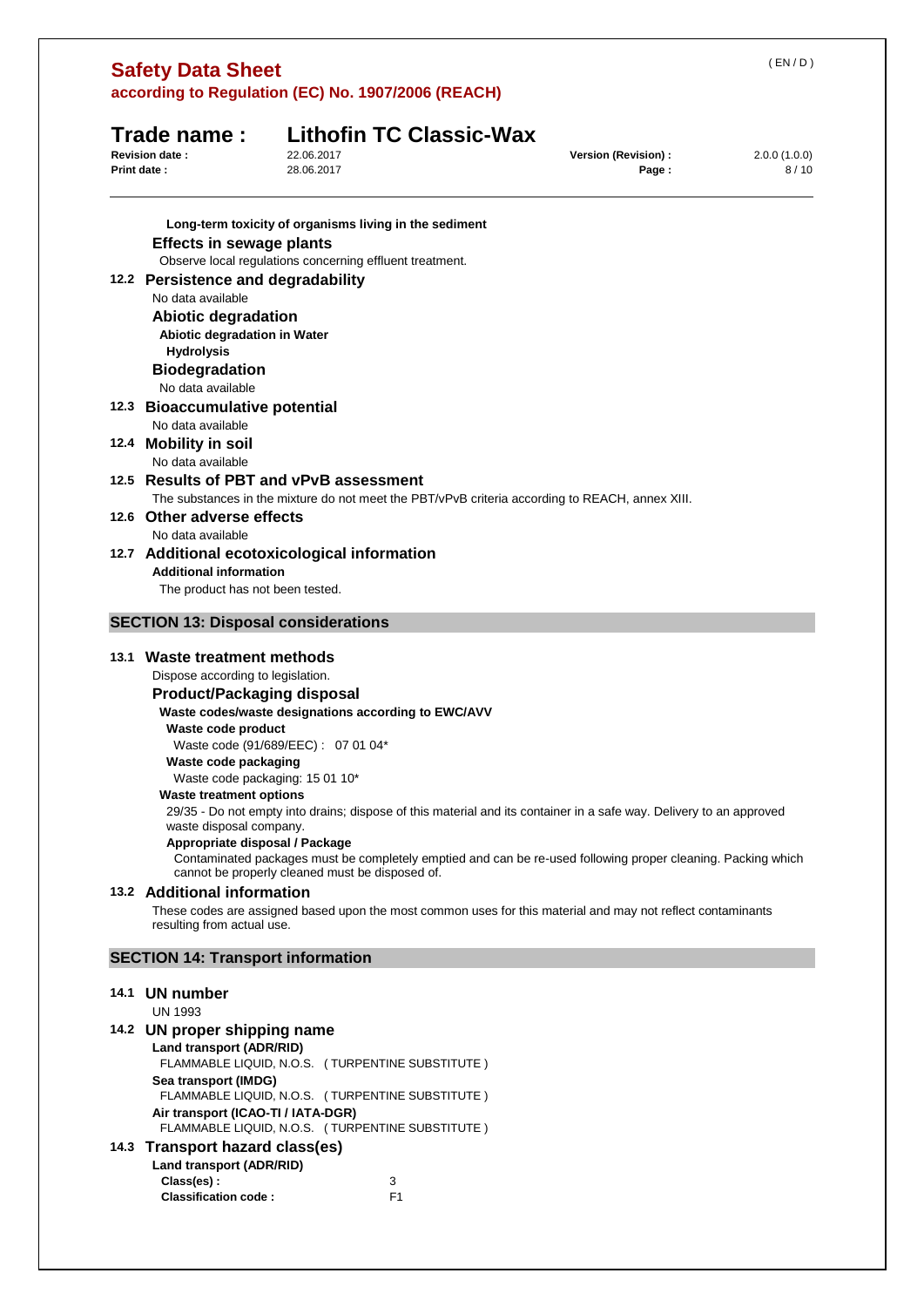| <b>Safety Data Sheet</b> |                                                    |
|--------------------------|----------------------------------------------------|
|                          | according to Regulation (EC) No. 1907/2006 (REACH) |

| Trade name :<br><b>Revision date:</b><br>22.06.2017                                                                                 |            | <b>Lithofin TC Classic-Wax</b><br>Version (Revision) :<br>2.0.0(1.0.0)                                                                      |  |  |
|-------------------------------------------------------------------------------------------------------------------------------------|------------|---------------------------------------------------------------------------------------------------------------------------------------------|--|--|
| Print date:                                                                                                                         | 28.06.2017 | 9/10<br>Page:                                                                                                                               |  |  |
| Hazard identification number (Kemler                                                                                                |            |                                                                                                                                             |  |  |
| No.) :                                                                                                                              |            | 30                                                                                                                                          |  |  |
| Tunnel restriction code:<br><b>Special provisions:</b>                                                                              |            | D/E<br>$LQ$ 5 l $\cdot$ E 1 $\cdot$ Transport in containers with max. 450 litres contents are not subject<br>to the regulations of ADR/RID. |  |  |
| Hazard label(s):                                                                                                                    |            | 3                                                                                                                                           |  |  |
| Sea transport (IMDG)                                                                                                                |            |                                                                                                                                             |  |  |
| Class(es):                                                                                                                          |            | 3                                                                                                                                           |  |  |
| EmS-No.:                                                                                                                            |            | $F-E / S-E$                                                                                                                                 |  |  |
| <b>Special provisions:</b>                                                                                                          |            | LQ $51 \cdot E1 \cdot IMDG$ 2.3.2.5 (<= 30 l)                                                                                               |  |  |
| Hazard label(s):                                                                                                                    |            | 3                                                                                                                                           |  |  |
| Air transport (ICAO-TI / IATA-DGR)                                                                                                  |            |                                                                                                                                             |  |  |
| Class(es):                                                                                                                          |            | 3                                                                                                                                           |  |  |
| <b>Special provisions:</b>                                                                                                          |            | E <sub>1</sub>                                                                                                                              |  |  |
| Hazard label(s):                                                                                                                    |            | 3                                                                                                                                           |  |  |
| 14.4 Packing group<br>Ш                                                                                                             |            |                                                                                                                                             |  |  |
| 14.5 Environmental hazards<br>Land transport (ADR/RID) : No<br>Sea transport (IMDG) : No<br>Air transport (ICAO-TI / IATA-DGR) : No |            |                                                                                                                                             |  |  |
| Special precautions for user<br>14.6<br>None                                                                                        |            |                                                                                                                                             |  |  |

### **SECTION 15: Regulatory information**

### **15.1 Safety, health and environmental regulations/legislation specific for the substance or mixture**

### **EU legislation**

REGULATION (EC) No 1907/2006 concerning the Registration, Evaluation, Authorisation and Restriction of Chemicals (REACH)

REGULATION (EC) No 1272/2008 on classification, labelling and packaging of substances and mixtures (clp) Directive 2008/98/EC of the European Parliament and of the Council on waste (2000/532/EC) EN 2:1992 (DIN EN 2:2005-01)

### **Other regulations (EU)**

Directive 98/24/EC of 7 April 1998 on the protection of the health and safety of workers from the risks related to chemical agents at work. (Directive 2000/39/EC, Directive 2006/15/EC, Directive 2009/161/EC)

### **National regulations**

Observe in addition any national regulations! TRGS 510

### **Water hazard class (WGK)**

Class : 2 (Hazardous to water) Classification according to VwVwS **Other regulations, restrictions and prohibition regulations VOCV-Regulation (CH)** 

Maximum VOC content (Switzerland) : 75 Wt % according to VOCV

### **15.2 Chemical safety assessment**

No information available.

### **SECTION 16: Other information**

### **16.1 Indication of changes**

02. Classification of the substance or mixture · 02. Labelling according to Regulation (EC) No. 1272/2008 [CLP] · 02. Labelling according to Regulation (EC) No. 1272/2008 [CLP] - Hazard components for labelling · 03. Hazardous ingredients · 08. Occupational exposure limit values · 14. UN proper shipping name - Land transport (ADR/RID) · 14. UN proper shipping name - Sea transport (IMDG) · 14. UN proper shipping name - Air transport (ICAO-TI / IATA-DGR) · 14. Transport hazard class(es) - Land transport (ADR/RID) · 14. Transport hazard class(es) - Sea transport (IMDG) · 14. Transport hazard class(es) - Air transport (ICAO-TI / IATA-DGR)

### **16.2 Abbreviations and acronyms**

None

### **16.3 Key literature references and sources for data**  None